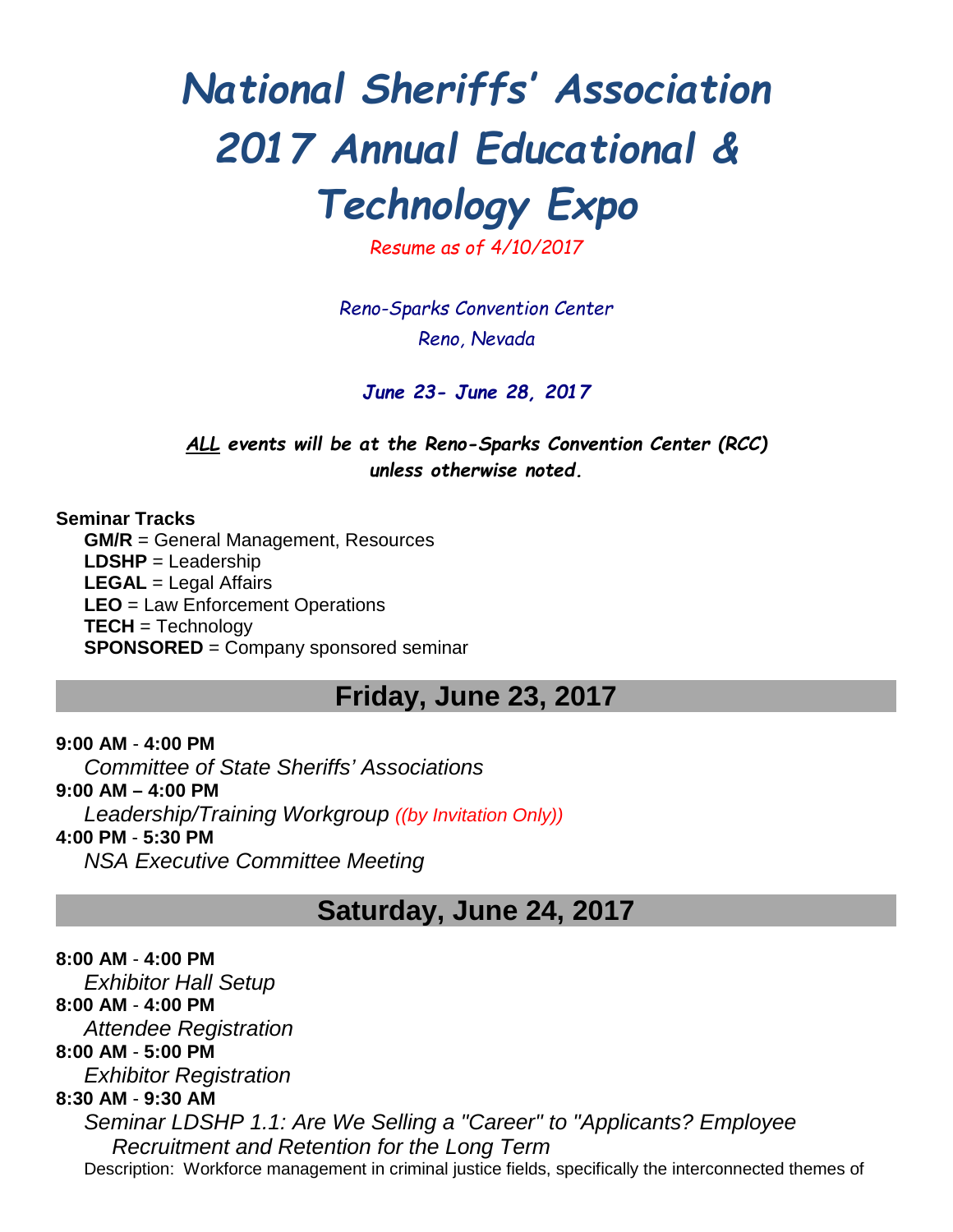recruitment and retention, has emerged as a pre-eminent challenge in the contemporary environment. This seminar outlines promising practices to engage potential recruits and existing employees to create a "compelling career" which attracts and retains best personnel for the long run.

Speaker: Charlie Scheer, Assistant Professor, The University of Southern Mississippi, Hattiesburg, MS **8:30 AM** - **9:30 AM**

# *Seminar LDSHP 1.2: Ethics: The Most Important Perishable Skill*

- Description: Traditional law enforcement training focuses on the hard skills; however, the foundation of behavior is our personal character. This course will provide new ideas and concepts that highlight the importance of training character and describe how to infuse ethics in all you do. We will also explore how it is the small automatic decisions we make each day that reveal who we truly are.
- Speakers: Dr. Kimberly Miller, Licensed Psychologist, Kimberly A. Miller & Associates, Fort Collins, CO; Lt. David Pearson, Fort Collins Police & Kimberly A. Miller & Associates, Fort Collins, CO

### **8:30 AM** - **9:30 AM**

# *Seminar LEO 1.1: Police, Fire, and EMS: An Integrated Approach to Mass Casualty Violence Events*

Description: Lessons learned from mass casualty incidents reveal the need for increased cooperation among police, fire, and EMS. This seminar will provide an overview of various philosophies about how to accomplish better interoperability and possible ways forward in light of differing standing protocols, terminology, and missions among first responders.

Speakers: Charles Brewer, Branch Chief, Federal Law Enforcement Training Centers, Glynco, GA; Alexander Eastman, MD, MPH, FACS Lieutenant and Chief Medical Officer, Dallas Police Department, Dallas, TX

# **8:30 AM** - **9:30 AM**

# *Seminar TECH 1.1: Collecting the Right Use of Force Statistics*

- Description: The Florida Sheriff's Risk Management Fund has developed an unprecedented program that collects use of force data from all its members voluntarily, to show how having access to statistics on a regional level can shape policy, training, as well as notify management of any deputies whose previous involvement in use of force incidents might pose additional liability Such a partnership can show how sharing relevant information can assist law enforcement agencies nationwide to be transparent and proactive as it relates to Use of Force.
- Speakers: Bryan Selzer, CEO (Retired SSGT), LEFTA Systems, Jacksonville, FL; Gene Revell, Risk Control Specialist (Retired Commander from Leon County SO), Florida Sheriffs Risk Management Fund, Tallahassee, FL

### **9:00 AM – 12:00 PM**

### *National Coalition on Violence Against Animals (NCOVAA)*

### **9:00 AM** - **1:45 PM**

### *NSA Executive Committee, Board of Directors and Past Presidents*

### **9:45 AM** - **10:45 AM**

### *Seminar GM/R 2.1: Triad 101*

Description: This seminar is designed to establish, with no additional resources, an effective volunteerdriven program to curb crime committed against your most vulnerable constituents – older adults. Reports demonstrate non-reporting among this demographic. Discover the effective techniques used in this community involvement program for peer to peer outreach to older adults involving your community outreach officer, older adult volunteers, and resources already in your community that can be harnessed to reduce senior victimization. You will leave with a step by step implementation manual with everything you need to begin.

Speakers: Deputy Sheriff David Fenton, Hampshire Sheriff's Office, Northampton, MA; David Sullivan, Northwestern District Attorney, Office of the Northwestern District Attorney, Northampton, MA

### **9:45 AM** - **10:45 AM**

# *Seminar LDSHP 2.1: Personnel Recruitment for Sheriff's Offices: Promising Strategies for Workforce Management*

Description: Sheriff's offices, despite being different organizational systems than municipal police agencies, are subject to challenges in workforce recruiting and personnel development that affect all criminal justice organizations. This presentation discusses the applicant pool, generational preferences,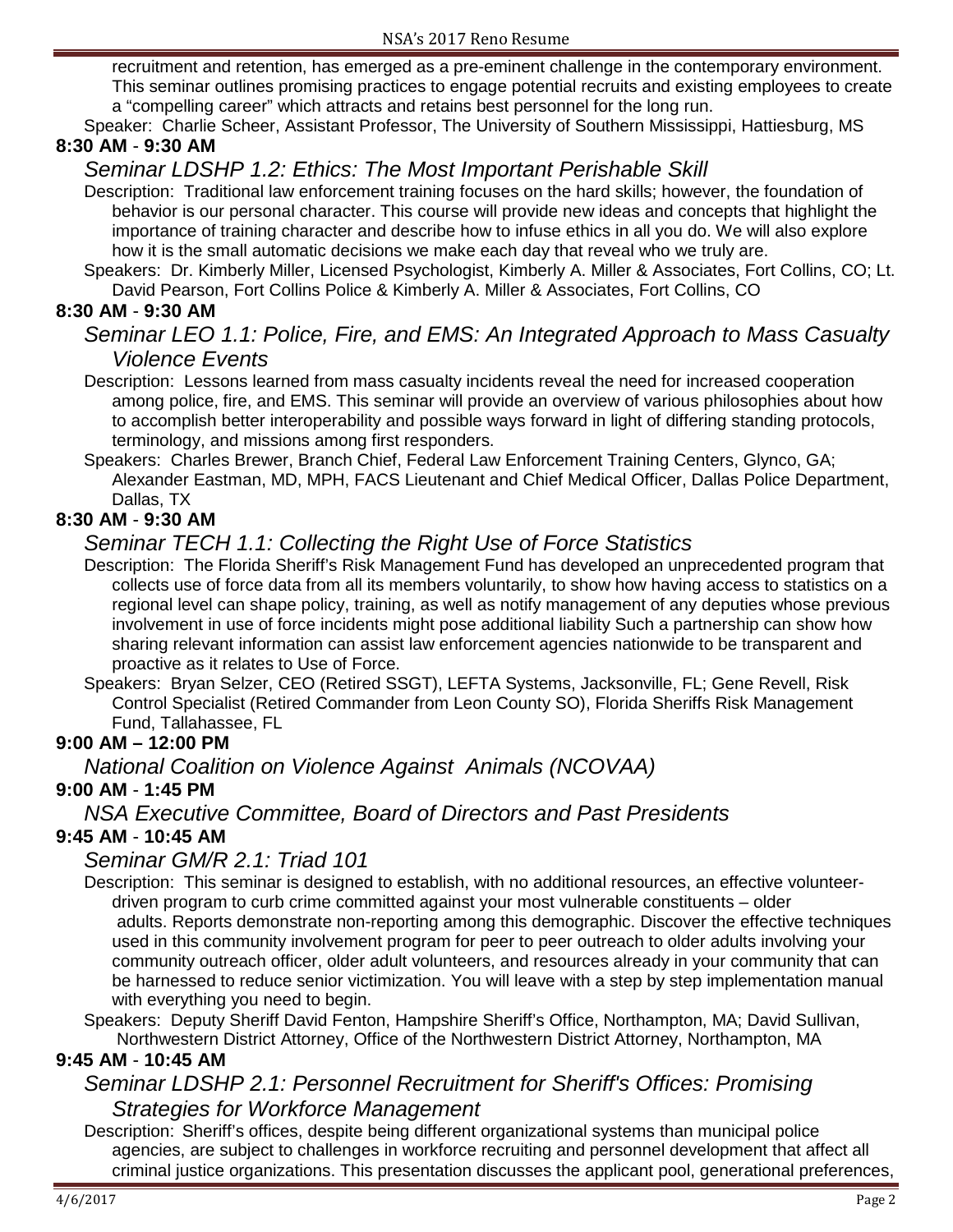and agencies and their recruitment strategies, and how each affects workforce management. Speaker: Charlie Scheer, Assistant Professor, The University of Southern Mississippi, Hattiesburg, MS

# **9:45 AM** - **10:45 AM**

# *Seminar LEO 2.1: Methods of Collecting, Reporting, and Information Sharing Utilizing the SAR Initiative*

Description: This presentation showcases the criticality of the information state and local law enforcement provide to the Terrorist Screening Center. It covers methods of tracking Known or Suspected Terrorist (KST) movement, effective handling of KST encounters, and the layered law enforcement, intelligence, and homeland security approach to minimize threats of violent extremists.

Speakers: Scott Dahl, Instructor, Federal Law Enforcement Training Centers, Glynco, GA; Captain Jack Sadler, Hendricks County Sheriff's Office, Danville, IN

### **9:45 AM** - **10:45 AM**

# *Seminar TECH 2.1: Funding Law Enforcement TECH through Grants*

Description: Looking for an alternative means to purchase body-worn cameras and other TECH for your department? Join us to discuss the state and local government grant funding landscape, review specific TECH-friendly grants, and offer tips for successful proposals. We will also highlight proven techniques to effectively leverage and justify the inclusion of TECH in your next application.

Speaker: Michael Paddock, CEO and Ashley Schultz, Grants Development Coordinator, Grants Office, LLC, Rochester, NY

### **11:00 AM** - **12:30 PM**

# *Sponsored Seminar 3.1: Understanding the Role and Incorporation of VIVITROL® (Naltrexone for Extended-Release Injectable Suspension) in Criminal Justice Settings*

Sponsored By: Alkermes, Inc.

Description: Attendees will learn about VIVITROL® (naltrexone for extended-release injectable suspension) and hear directly from criminal justice professionals who have developed programs that provide access to VIVITROL for appropriate participants at specific intervention points, including reentry to the community from incarceration.

#### Speakers:

### **11:00 AM** - **12:30 PM**

*Sponsored Seminar 3.2: Diamond Pharmacy* Sponsored By: Diamond Pharmacy Description: Speakers:

# **11:00 AM** - **12:30 PM**

*Sponsored Seminar 3.3* Sponsored By: Description: Speakers:

### **11:00 AM** - **12:30 PM**

*Sponsored Seminar 3.4* Sponsored By: Description: Speakers:

### **12:45 PM** - **1:45 PM**

### *Seminar GM/R 4.1: NGI Rap Back Services 101*

Description: The Criminal Justice Rap Back Service provides immediate notifications to agencies regarding triggering events-criminal arrest, warrants, etc. reported to the NGI pertaining to individuals under criminal investigation/supervision. It enhances public safety and provides LE comfort knowing they will be notified immediately instead of their own man power continuously monitoring these individuals.

Speakers: Josh Stafford, Management and Program Analyst, and Robert Neason, Management and Program Analyst, Federal Bureau of Investigation CJIS Division, BSS/BSU Rap Back Services Team, Clarksburg, WV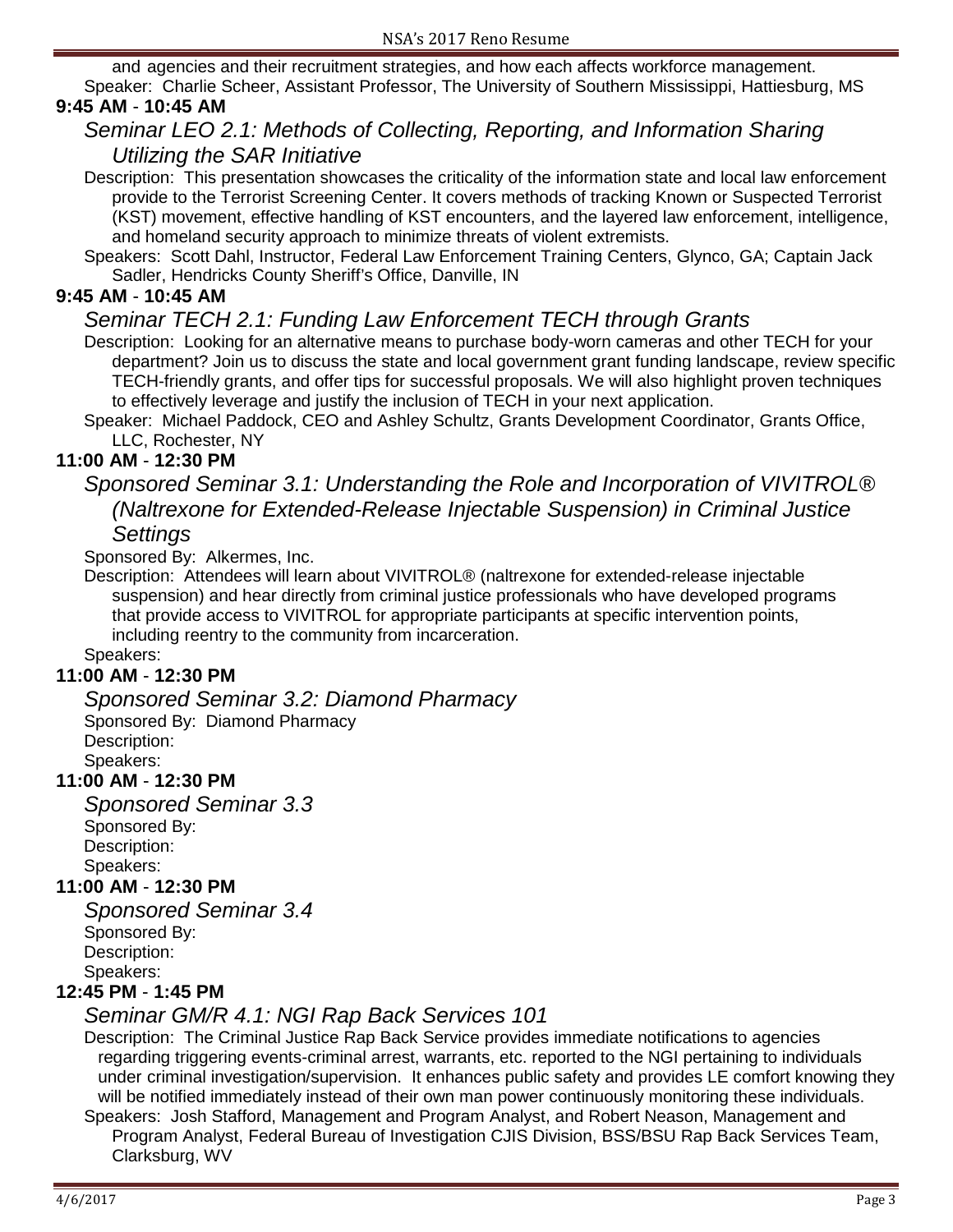### **12:45 PM** - **1:45 PM**

# *Seminar LDSHP 4.1: The Way Of The Jedi: Transforming Culture & Developing Balanced Officers*

Description: There is much debate about how to frame the profession of law enforcement, with some arguing for a warrior approach, others are calling for guardians. Although each of these perspectives have value, they push officers to extremes and don't promote a balanced viewpoint. This class will explore how the "Jedi" approach will improve officer response and public perception.

Speakers: Dr. Kimberly Miller, Licensed Psychologist, Kimberly A. Miller & Associates, Fort Collins, CO; Lt. David Pearson, Fort Collins Police & Kimberly A. Miller & Associates, Fort Collins, CO

### **12:45 PM** - **1:45 PM**

*Seminar LEO 4.1: Current Issues and Research in Officer Safety and Wellness* Description: The presentation will highlight and discuss current officer fatality trends, as well as, inform the attendees about successful strategies in officer safety and wellness programming.

Speakers: Craig Floyd, President and CEO, and Nick Breul, Director, Officer Safety and Wellness, National Law Enforcement Officers Memorial Fund, Washington, DC

**12:45 PM** - **1:45 PM**

*Seminar LEO 4.2: Sheriffs' Roles in Reducing the Number of People with Mental Illnesses in their Jail*

Description: An estimated one in five people in jail has a serious mental illness. Sheriffs can play a key role in helping to reduce the number of people with mental illnesses in their jail and ensuring individuals are prepared to return to their communities. Join us for a conversation on strategies for reducing mental illness in jails and the potential impact on facilities, budgets and public safety.

Speaker: Nastassia Walsh, Program Manager, County Solutions and Innovation, National Association of Counties, Washington, DC

### **1:00 PM - 4:00 PM**

# *Interactive Media Training Seminar: Communicating in a Crisis ((Special Sign-up required))*

Description: Practice and review staying on message during a high-pressure press conference and with real-time confrontational live television interview scenarios. Do's and don'ts for communicating effectively during a crisis situation and professional critiques.

Speakers: Mark Pfeifle former Deputy National Security Advisor and NSA media relations expert and television guru Patrick Royal.

### **1:30 PM** – **4:00 PM**

### *Domestic Violence and Crime Victim Services Committee*

Chair: Sheriff Kathy Witt, Fayette County, KY Vice Chair: Sheriff Vernon Stanforth, Fayette County, KY Staff Liaison: Tim Woods

### **1:30 PM** - **3:30 PM**

# *Emerging Technology and CJIS Committee*

Chair: Sheriff (Ret) David Goad, Allegany County, MD Vice Chair: Chief Scott Edson, Los Angeles County, CA Staff Liaison: Fred Wilson

# **1:30 PM** - **3:30 PM**

# *Education and Awards Committee*

Chair: Sheriff Mike Brown, Bedford County, VA Vice Chair: Sheriff Steven Sparrow, Oldham County, KY Staff Liaison: Hilary Burgess

**1:45 PM** - **3:45 PM**

*Pegasus Meeting*

### **2:00 PM** - **4:00 PM**

# *Seminar LDSHP 5.1: PTSD, Cumulative Stress, and their Impact Upon the Officer and Agency*

Description: Dr. McDougall will provide the most recent research on stress, "burnout" & PTSD within law enforcement. Using his years of experience with critical incidents, officer-involved shootings, and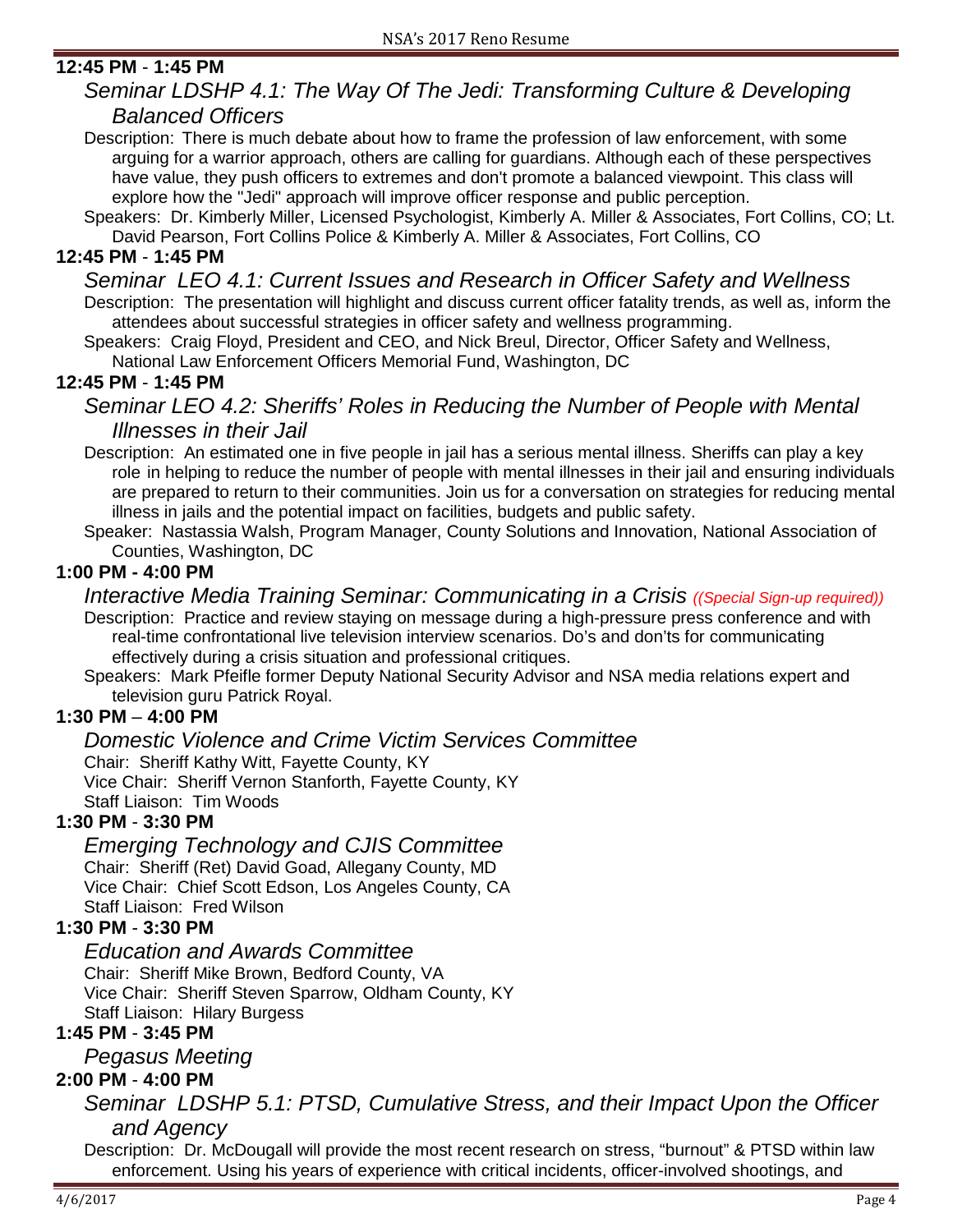trauma, he will engage the audience in dynamic discussions and debates. Powerful videos of interviews with officers highlight this presentation, which has received outstanding reviews from numerous agencies.

Speaker: Dr. Grant McDougall, Licensed Mental Health Counselor, Gainesville, FL

### **2:00 PM** - **4:00 PM**

# *Seminar LDSHP 5.2: The Benefits of Developing a Peer Support Program*

Description: It is a tough time to be in law enforcement. The negative climate of change surrounding the field of law enforcement today can cause a tremendous amount of work-related and family stress, which can be a serious threat to the well-being of our law enforcement personnel. Having a Peer Support program in place not only helps decrease day-to-day stress, it can also

Speaker: Nancy Bohl-Penrod, Ph.D., Diretor, The Counseling Team International, San Bernardino, CA **2:00 PM** - **4:00 PM**

### *Seminar LEO 5.1: Intermodal Antiterrorism*

Description: This seminar addresses the role of state, local, and federal response agencies, the private sector, public works, and emergency management in preventing and responding to attacks against transportation assets, and covers the importance of communication, intelligence sharing, collecting and sharing information, training, and insider threat awareness.

Speakers: Theresa Singleton, Senior Instructor, Federal Law Enforcement Training Centers, Glynco, GA; Chief Philip DiGavero, Morris County Sheriff's Office, Morristown, NJ

### **2:00 PM** - **4:00 PM**

*Seminar: TBD*

Description: Speakers:

### **2:45 PM** - **4:45 PM**

### *Homeland Security Committee*

Chair: Sheriff Brad Riley, Cabarrus County, NC Vice Chair: Sheriff Rich Stanek, Hennepin County, MN Staff Liaison: Breanna Bock-Nielsen

# **Sunday, June 25, 2017**

### **8:00 AM** - **4:30 PM**

*Attendee Registration / Banquet Ticket Exchange*

### **8:00 AM** - **8:45 AM**

*NSA Prayer Breakfast*

### **8:45 AM** - **9:45 AM**

*NSA Worship Service*

### **9:00 AM - 12:00 PM**

*Interactive Media Training Seminar: Communicating in a Crisis ((Special Sign-up required))* Description: Practice and review staying on message during a high-pressure press conference and with real-time confrontational live television interview scenarios. Do's and don'ts for communicating effectively during a crisis situation and professional critiques.

Speakers: Mark Pfeifle former Deputy National Security Advisor and NSA media relations expert and television guru Patrick Royal.

### **9:00 AM - 4:00 PM**

*Department of Homeland Security Leadership Academy Re-Certification* ((Special invite required))

#### **9:00 AM – 11:00 AM**

*Conference Workgroup ((by Invitation only))*

### **9:00 AM** - **5:00 PM**

*Exhibit Hall Setup & Exhibitor Registration*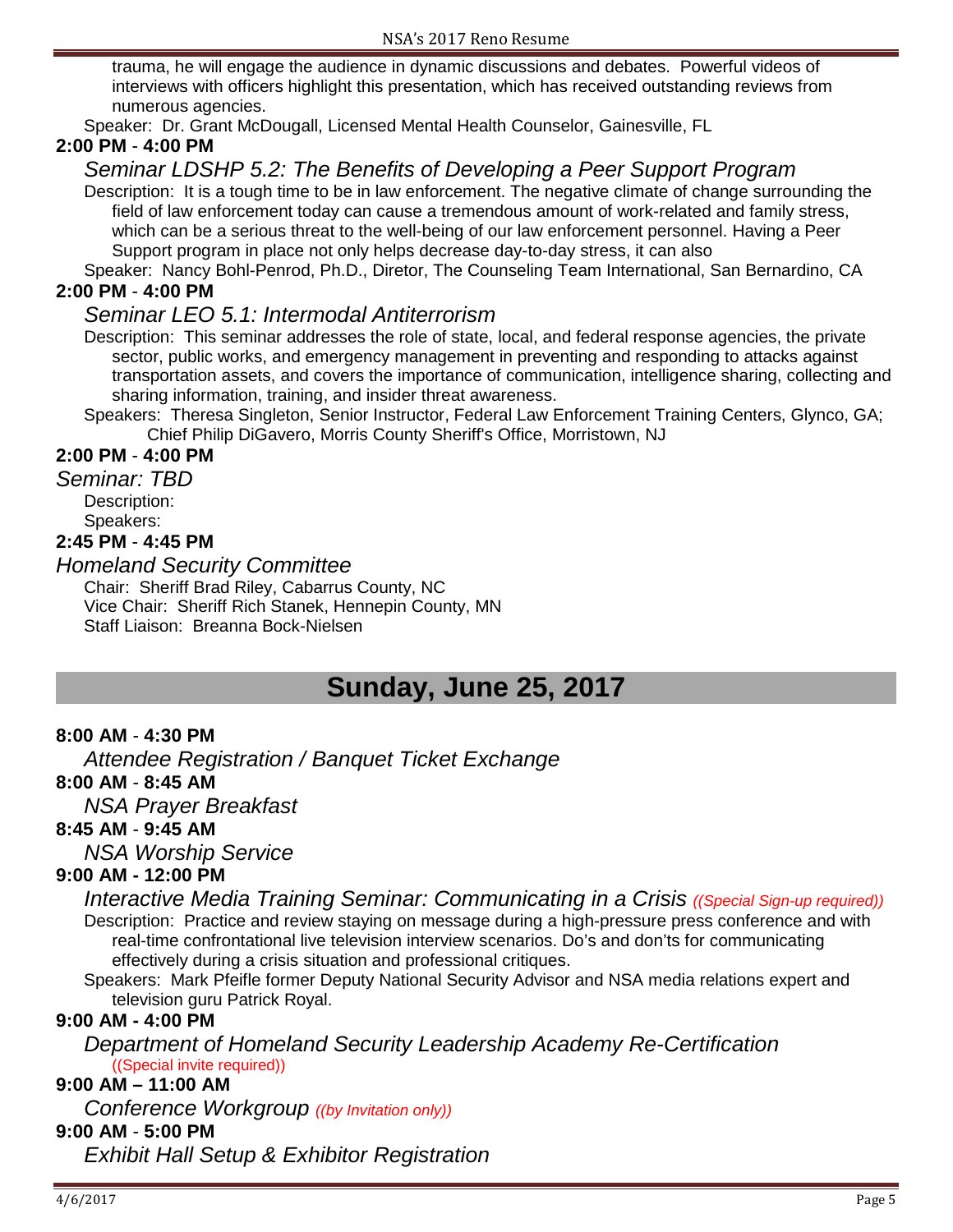### **10:00 AM** - **12:00 PM**

*Immigration Committee* Chair: Sheriff Mark Dannels, Cochise County, AZ Vice Chair: Sheriff Harold Eavenson, Rockwall County, TX Staff Liaison: Breanna Bock-Nielsen

#### **10:00 AM** - **12:00 PM**

*Court Security, Transportation of Prisoners & Civil Process Committee* Chair: Sheriff John Zaruba, DuPage Co., IL Staff Liaison: Hilary Burgess

#### **10:00 AM** - **12:00 PM**

#### *Detention & Corrections Committee*

Chair: Sheriff Larry D. Amerson (Ret.), Calhoun County, AL

Staff Liaison: Tim Woods

### **10:00 AM** - **12:00 PM**

### *Seminar LDSHP 6.1: NSA's MAGNUS Series: Virtuous Magnanimous Officers*

- Description: The Magnanimous Law Enforcement Officer deploys habits of action by deliberate choice defined by sound reason, professional ethics, and personal character. The actions are not simply solated behaviors but a set of studied virtues mastered over time. For a deed to be magnanimous, officers must act deliberately while demonstrating compassion and understanding. Challenged with occurrences of great risk, the Magnanimous Officer accepts his or her mission often defined between two extremes with automatic accountability while adhering to a moral compass, all with intentions of being mindful of their position as a guardian-servant leader of justice. Participants will come away better prepared to deal with the challenges of their duties, encourage and motivate others, internalize positive character traits and LDSHP styles, represent the standards of their agency and ideals of the profession, serve as a role model for others, overcome stress with resilience, and reconnect with the virtues of a MAGNUS Officer.
- Speakers: Mitch Javidi, Ph.D., Founder, Institute for Credible Leadership Development;Sheriff Ray Nash (Ret.), Founder Police Dynamics Institute; and Chief Ward Clapham (Ret.), President, International Speakers Bureau, Institute for Credible Leadership Development

### **10:00 AM** - **12:00 PM**

# *Seminar LDSHP 6.2: Saving Lives through Below 100*

Description: Over the past two decades more officers have been killed and seriously injured as a result of vehicle-related incidents than by gunfire. Many of these losses were single vehicle crashes and/or were a result of actions on the part of the officer. In 2014, the Snohomish County Sheriff's Office determined that police car collisions were dramatically increasing. The Sheriff's Office investigated seve

Speakers: Gordon Graham, Founder, Lexipol, Irvine, CA; Undersheriff Rob Beidler, Snohomish County Sheriff's Office, Everett, WA

# **10:00 AM** - **12:00 PM**

### *Seminar LEO 6.1: Response to and Investigation of Domestic Violence, Dating Violence, and Stalking*

Description: Officer Mike LaRiviere will present the strategies necessary for front-line law enforcement personnel when responding to victims of domestic violence, dating violence, and stalking, and to thoroughly investigate these crimes.

Speaker: Michael LaRiviere, Police Officer, Salem Police Department, Haverhill, MA

### **10:00 AM** - **12:00 PM**

*Seminar LEO 6.2: Crisis Communications and Social Media – When Seconds Count*

Description: Actual incidents involving crisis communications will be used to share how the Sheriff's Office is using social media to swiftly and accurately address crisis incidents. Whether it's a jail escape, a bomb threat at a courthouse, deputy involved shooting, or natural disaster – this discussion will provide tools to gain control of your message and stay ahead of those who are trying to control it

Speaker: Commander Michael Parker (Ret.), Los Angeles County Sheriff's Department, Los Angeles, CA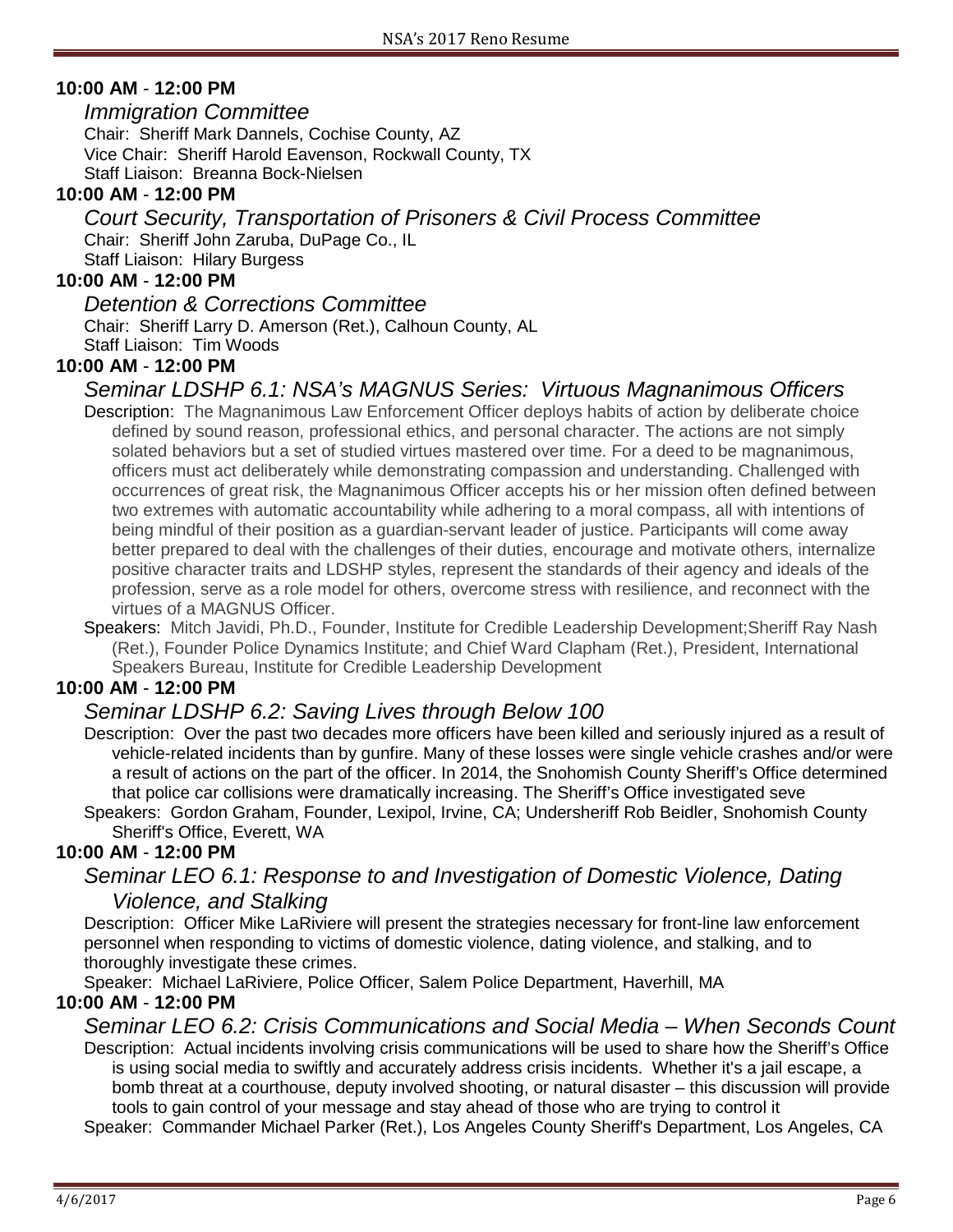### **12:15 AM** - **1:45 PM**

*Sponsored Seminar 7.1: AT&T Inc.* Sponsored By: AT&T Inc. Description: Speaker:

# **12:15 AM** - **1:45 PM**

*Sponsored Seminar 7.2: Taser International Inc.* Sponsored By: Taser International Inc. Description: Speaker:

### **12:15 AM** - **1:45 PM**

*Sponsored Seminar 7.3:* Sponsored By: Description: Speaker:

#### **12:15 AM** - **1:45 PM**

*Sponsored Seminar 7.4: Live Streaming Body Camera and Other Applications Using Ruggedized Smartphones*

Sponsored By: Visual Labs Description: Speaker:

### **1:00 PM** - **3:00 PM**

*Youth and Juvenile Justice Committee*

: Chair: Steven Sparrow, Oldham County, KY Vice Chair: Sheriff John Layton, Marion Co., IN Staff Liaison: Jessica Vanderpool

### **1:00 PM** - **3:00 PM**

### *Traffic Safety Committee*

: Chair: Sheriff John Whetsel, Oklahoma County, OK Vice Chair: Sheriff James Voutour, Niagara County, NY Staff Liaison: Ed Hutchison

### **1:00 PM** - **3:00 PM**

#### *Crime Prevention/Private Security Workgroup* Chair: Sheriff Michael Leidholt, Hughes County, SD Vice Chair: Sheriff Mark Wasylyshyn, Woods County, OH Staff Liaison: Fred Wilson

### **2:00 PM** - **4:00 PM**

# *Seminar LDSHP 8.1: NSA's MAGNUS Series: Managing Implicit Bias in a VUCA World*

Description: Unlike explicit bias (which reflects the attitudes or beliefs that one endorses at a conscious level), implicit bias is the bias in judgment and/or behavior that results from subtle cognitive processes (e.g., implicit attitudes and implicit stereotypes) that often operate at a level below conscious awareness and without intentional control. There is what you know, what you don't know, and then there is what you don't know that you don't know. Implicit Bias lives in the domain of what you don't know you don't know. For maximum impact community engaged policing, it is our responsibility as law enforcement officers to seek out and resolve those biases that exist subconsciously within each of us, due to media, history or upbringing. Through experiential learning, this workshop allows the participants to discover their own implicit bias and how it affects their experience of another person.By combining deliberate leadership, emotional intelligence, body (language) awareness and authentic conversation, one's implicit biases are brought to light and dismantled.

Speakers: Cathy Greenburg, Ph.D., Founder, Fearless Leader Group; and Mitch Javidi, Ph.D., Founder, Institute for Credible Leadership Development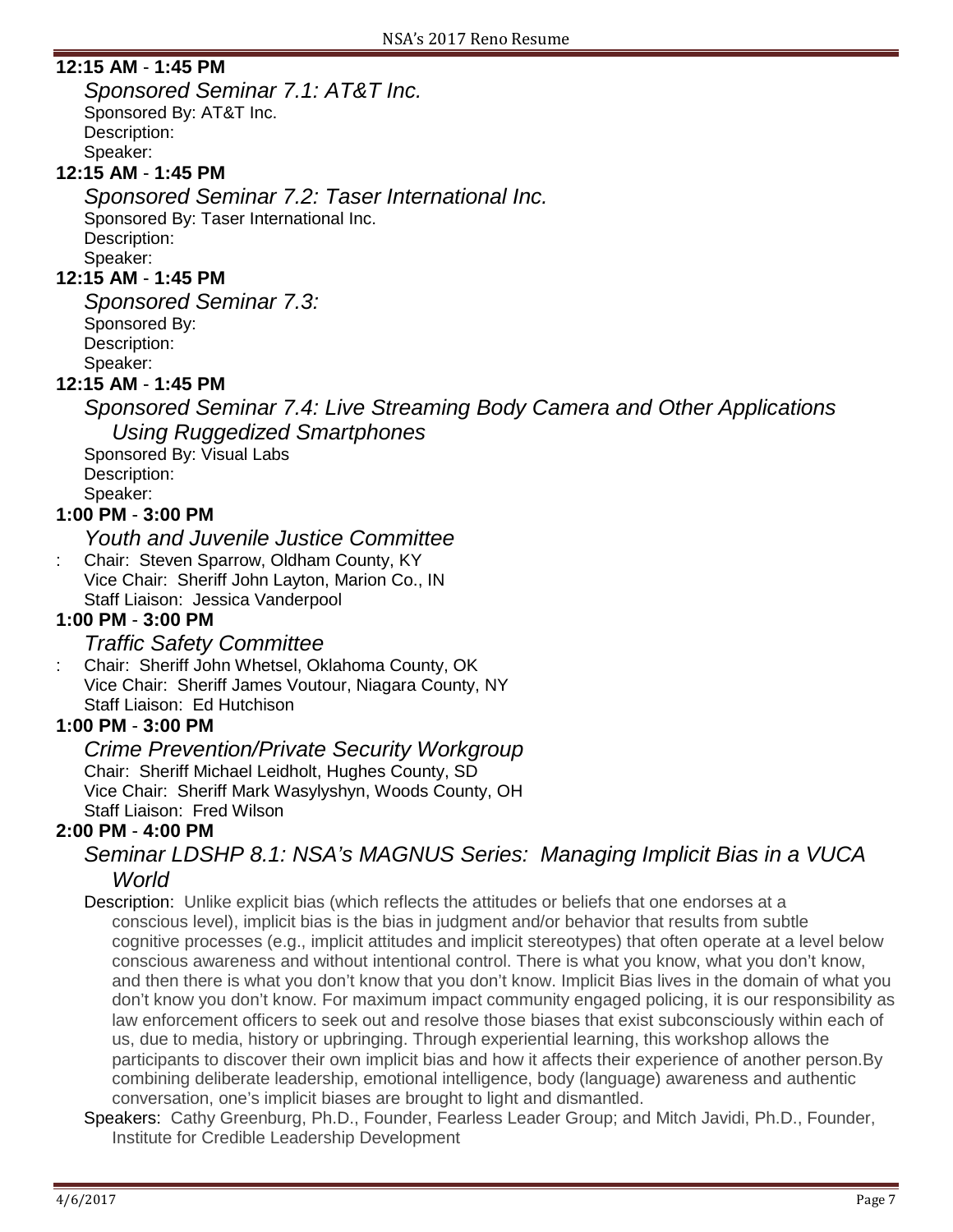# **2:00 PM** - **4:00 PM**

# *Seminar LDSHP 8.2: Gordon Graham: Creating the High Reliability Organization through Leadership and Risk Management*

Description: Gordon Graham, a 33-year veteran of law enforcement and world-renown speaker, invites you to learn how you can create the high-reliability organization in your sheriff's operations. Risk management permeates everything we do in law enforcement. Attendees will learn how to be the leaders who recognize the real risks they face in their everyday operations and keep their people safe. Speaker: Gordon Graham, Founder, Lexipol, Irvine, CA

### **2:00 PM** - **4:00 PM**

# *Seminar LEO 8.1: Dealing with Transgender Inmates*

- Description: Learn about dealing with Transgender Inmates. The Cumberland County Sheriff's Office policy has become an example of humane and respectful treatment of transgender inmates and has been emulated nationally. Additionally, learn the judicial ramifications that could be faced by agencies that fail to understand and embrace diversity within the Transgender community.
- Speakers: Sheriff Kevin J. Joyce, Cumberland County Sheriff's Office, Portland, ME; Sheriff Mark N. Dion (Ret.), State Representative (Maine) and Attorney, Portland, ME

### **2:00 PM** - **4:00 PM**

### *Seminar LEO 8.2: The Assassination Attempt of Judge Weller: A Case Study in Threat and Protective Assessments*

Description: Through lecture and instructor-led discussions participants will analyze the recent assassination attempts of judicial officials, specifically focusing on Reno, NV Judge Chuck Weller. Class participants will be sensitized to some of the pre-incident indicators that foreshadowed the attacks and discussions will center on threat management and protective tools and techniques for the officer.

Speakers: The Honorable Chuck Weller, Washoe County District Court, Reno, NV; John Muffler, U.S. Marshal (Ret.) and Director, MOSAIC Threat Assessment Systems, Gavin de Becker and Associates, L.P., Studio City, CA

### **3:15 PM** - **5:15 PM**

### *Outreach Committee*

Chair: Sheriff Michael Leidholt, Hughes County, SD Vice Chair: Sheriff Mark Wasylyshyn, Woods County, OH Staff Liaison: Fred Wilson

### **3:15 PM** - **5:15 PM**

### *Drug Enforcement Committee*

Chair: Sheriff Keith R. Cain, Daviess County, KY Vice Chair: Sheriff Mike Milstead, Minnehaha County, SD Staff Liaison: Ed Hutchison

### **3:15 PM** - **5:15 PM**

# *Government Affairs Committee*

Chair: Sheriff John Cary Bittick, Monroe County, GA Vice Chair: Sheriff B.J. Roberts, City of Hampton, VA Staff Liaison: Breanna Bock- Nielsen

### **4:15 PM** - **5:15 PM**

### *Seminar LEO 9.1: Implementing Medication-Assisted Treatment (MAT) Programs in Jails*

Description: The presenters will demonstrate successful models for implementing Medication Assisted Treatment (MAT) Programs as an evidence-based practice to help those within a correctional setting recover from substance use disorders involving opioids.

Speakers: Sheriff Peter Koutoujian, Middlesex County Sheriff's Office, Medford, MA and Stephen Amos, Chief of Jails Division, National Institute of Corrections (NIC), Washington, DC

### **4:15 PM** - **5:15 PM**

# *Seminar LEO 9.2: Cyberattacks Targeting Law Enforcement Agencies*

Description: Due to an increase in cyberattacks targeting law enforcement NW3C began compiling a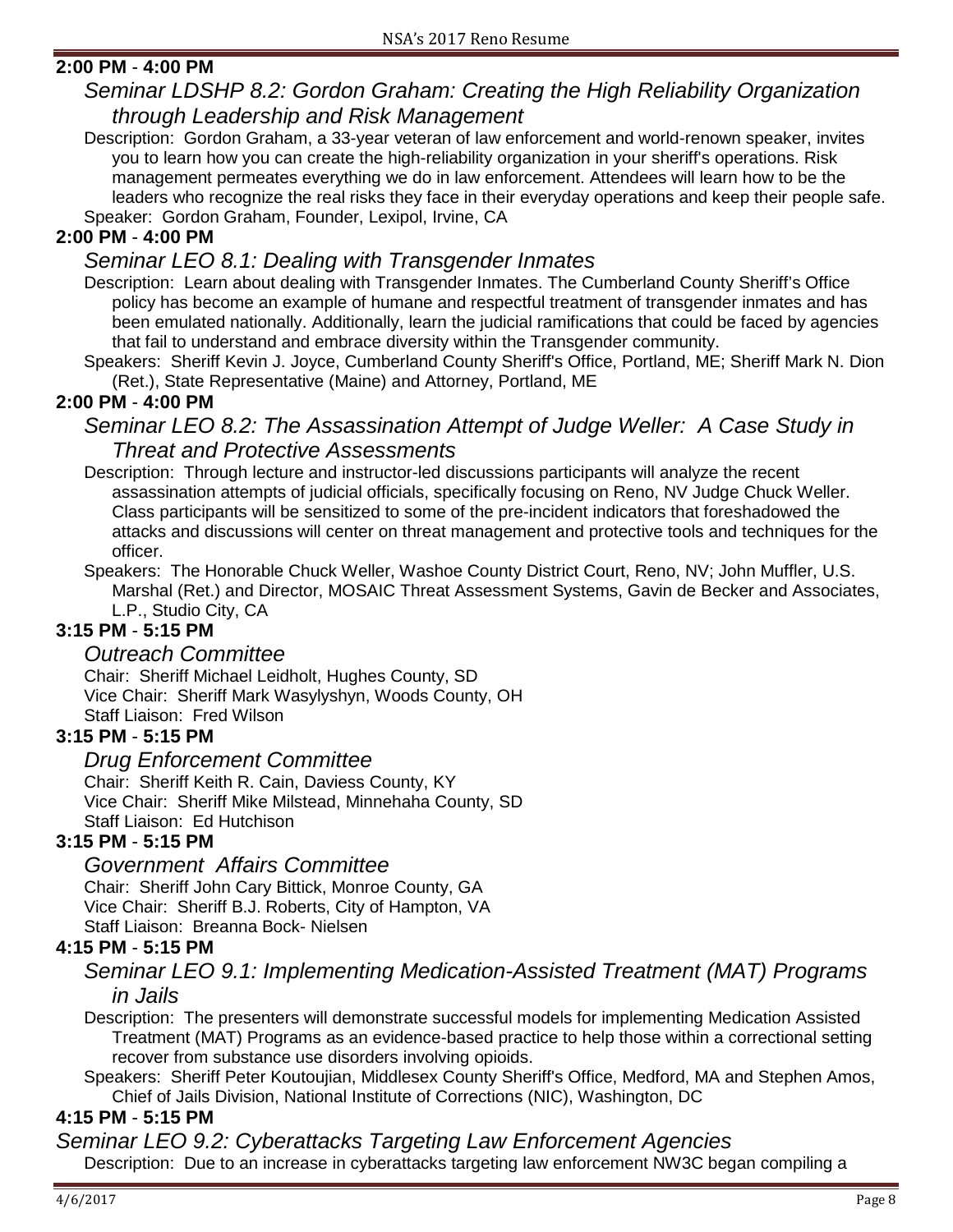dataset of all reported State, local, territorial and tribal government cyber-intrusions. Information gleaned from the analysis showed the nature and severity of the problem. In 2016, NW3C partnered with the Major Cities Chiefs Association to conduct a survey regarding cyber-

Speaker: Dr. Gerald Cliff, Research Director, NW3C, Fairmont, WV

### **4:15 PM** - **5:15 PM**

# *Seminar GM/R 9.1: Police Officer Driving Distraction*

Description: With new communication TECH installed into patrol vehicles, additional burdens are placed upon the deputy to drive and respond to requests for information from multiple electronic devices. This lecture will discuss a white paper produced by the Transportation Safety Advancement Group regarding distracted driving of emergency response vehicle drivers.

Speaker: Daniel Dytchkowskyj, Vice Chair, Transportation Safety Advancement Group, Washington, DC **4:15 PM** - **5:15 PM**

# *Seminar GM/R 9.2: Value Added : The Utility of Preemployment Psychological Evaluations Within a Sheriff's Office*

Description: The utility of psychological preemployment evaluations will be covered. The importance of utilizing a competent psychologist and how to locate one will be conveyed. Hiring commanders will share their perspectives regarding the helpfulness of psychological preemployment evaluations. Reasons for no-hire recommendations will be presented. Case examples and outcome data will be included.

Speakers: Jeni McCutcheon, Psy.D., M.S.C.P., ABPP, Psychologist & Owner, Jeni McCutcheon, Psy.D., P.L.L.C., Phoenix, AZ; Lt. Brent Williams, Hiring Commander, Maricopa County Sheriff's Office, Phoenix, AZ; Undersheriff Jeff McCormies, Graham County Sheriff's Office, Safford, AZ

# **5.30 PM**

*Exhibit Hall Grand Opening and Ribbon Cutting Ceremony with NSA President, Sheriff Greg Champagne, NSA Executive Director, Jonathan Thompson, and Host Sheriff Chuck Allen*

### **5:30 PM - 7:00 PM**

*Welcome Reception* in Exhibit Hall

### **7:00 PM - 9:00 PM**

*Law Enforcement SupplyPro Reception*

# **Monday, June 26, 2017**

### **8:30 AM** - **10:00 AM**

*Opening General Session*

### **7:00 AM** - **4:00 PM**

*Attendee Registration, Banquet Ticket Exchange/Sales*

### **8:00 AM** - **3:00 PM**

*Exhibitor Registration Open*

### **8:00 AM** - **4:00 PM**

# *Advanced Roadside Impaired Driving Enforcement (ARIDE) Program – FREE 2 Day*

*Sign-up Event, ((Must sign up in advance, see registration form))*

Description: ARIDE is intended to bridge the gap between the Standardized Field Sobriety Testing (SFST) and the Drug Evaluation and Classification (DEC/DRE) programs by providing officers with general knowledge related to drug impairment and by promoting the use of DREs in states that have the DEC program. The ARIDE program stresses the importance of the signs and symptoms of the seven drug categories. This course will train law enforcement officers to observe, identify, and articulate the signs of impairment related to drugs, alcohol, or a combination of both, in order to reduce the number of impaired driving incidents as well as crashes which result in serious injuries and fatalities. This course will educate other criminal justice professionals (prosecutors, toxicologists, judges, etc.) to understand the signs of impairment related to drugs, alcohol, or a combination of both, to enable them to effectively work with law enforcement in order to reduce the number of impaired driving incidents as well as crashes which result in serious injuries and fatalities. All participants must be SFST proficient, must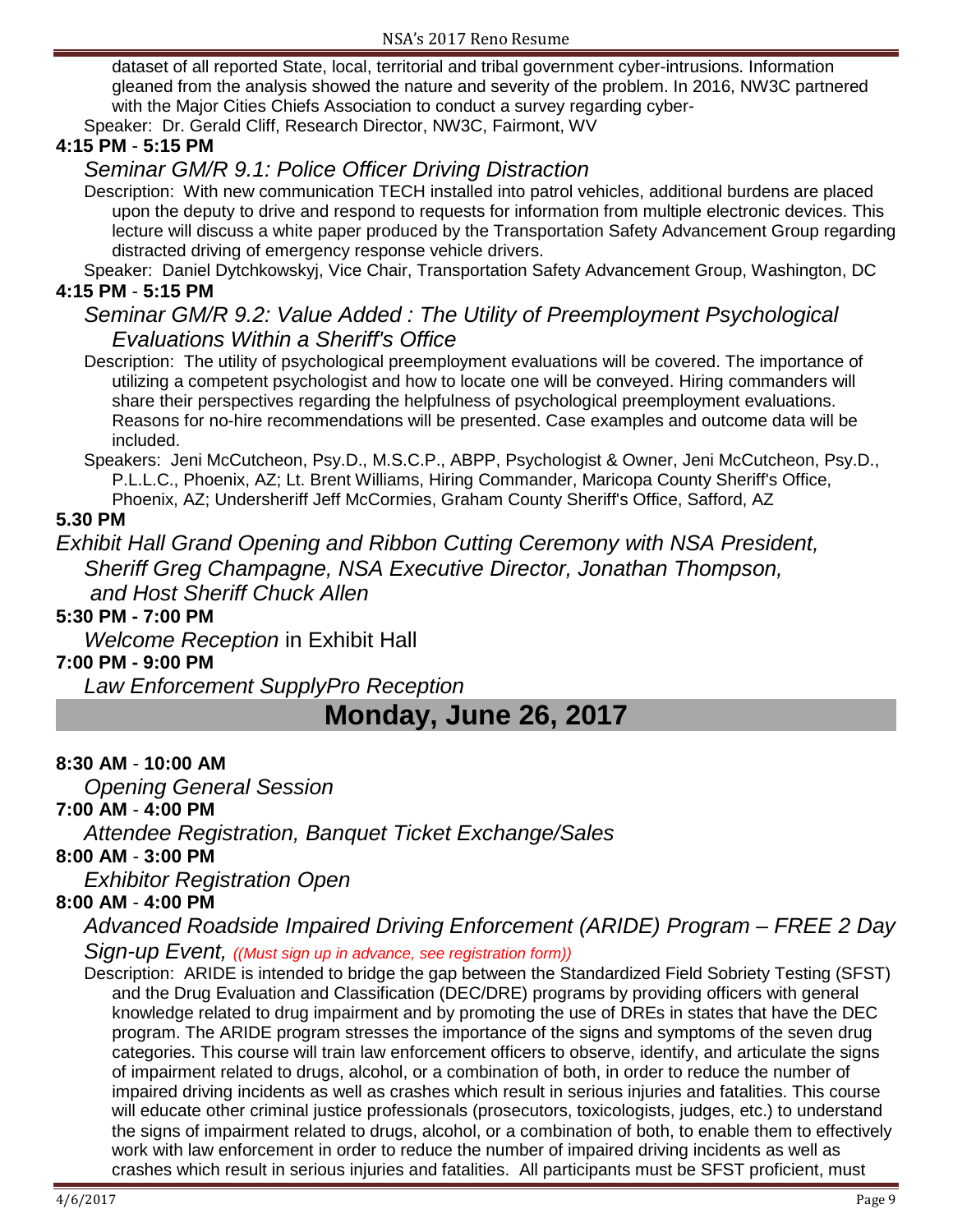pass SFST proficiency demonstration at time of entry into class, and complete the ARIDE registration form.

### **10:00 AM** - **3:00 PM**

*Exhibit Hall Open*

### **10:30 AM** – **12:00 PM**

*Constitution and Bylaws Committee* 

### **12:00 PM – 1:00 PM**

*Lunch in the Exhibit Hall*

### **3:00 PM**

*Exhibit Hall Closes*

### **3:30 PM** - **5:00 PM**

*NSA Business Session*

# **5:00 PM - 6:00 PM**

*NSA Closed Briefing for Sheriffs, other Law Enforcement Executives, and State Sheriffs' Association Executive Directors*

### **6:15 PM** - **7:30 PM**

*NSI and FBINA Graduates Reception* (opens 15 minutes at end of NSA Business Session)

# **6:15 PM** - **7:30 PM**

*Reception for all Deputies and Law Enforcement Officers* ((opens 15 mins at end of NSA Business Session))

# **Tuesday, June 27, 2017**

### **8:00 AM** - **9:00 AM**

*"Meet and Greet Coffee with NSA Leadership, Vendors and First Time Attendees*

# **8:00 AM** - **12:00 PM**

*Volunteer Law Enforcement Leadership Round Table*

### **8:00 AM** - **3:00 PM**

*Exhibitor Registration*

### **8:00 AM** - **4:00 PM**

*Legal Affairs Committee* Chair: Sheriff Mike Hale, Jefferson County, AL Vice Chair: Sheriff Greg Champagne, St. Charles Parsh, LA Staff Liaison: Richard Weintraub

### **8:00 AM** - **4:00 PM**

*Advanced Roadside Impaired Driving Enforcement (ARIDE) Program ((2nd day of 2 day special sign-up event))*

# **8:00 AM** - **4:00 PM**

*Attendee Registration, Banquet Ticket Exchange/Sales*

# **9:00 AM** - **11:00 AM**

*Spouse Brunch*

# **9:00 AM** - **10:00 AM**

*"Cops Breakfast" & Coffee in the Exhibit Hall*

# **9:00 AM** - **3:00 PM**

*Exhibit Hall Open*

# **9:00 AM – 5:00 PM**

*Jail Training Workgroup ((by Invitation Only))*

# **9:30 AM** - **1:30 PM**

*Election Polls Open in Exhibit Hall*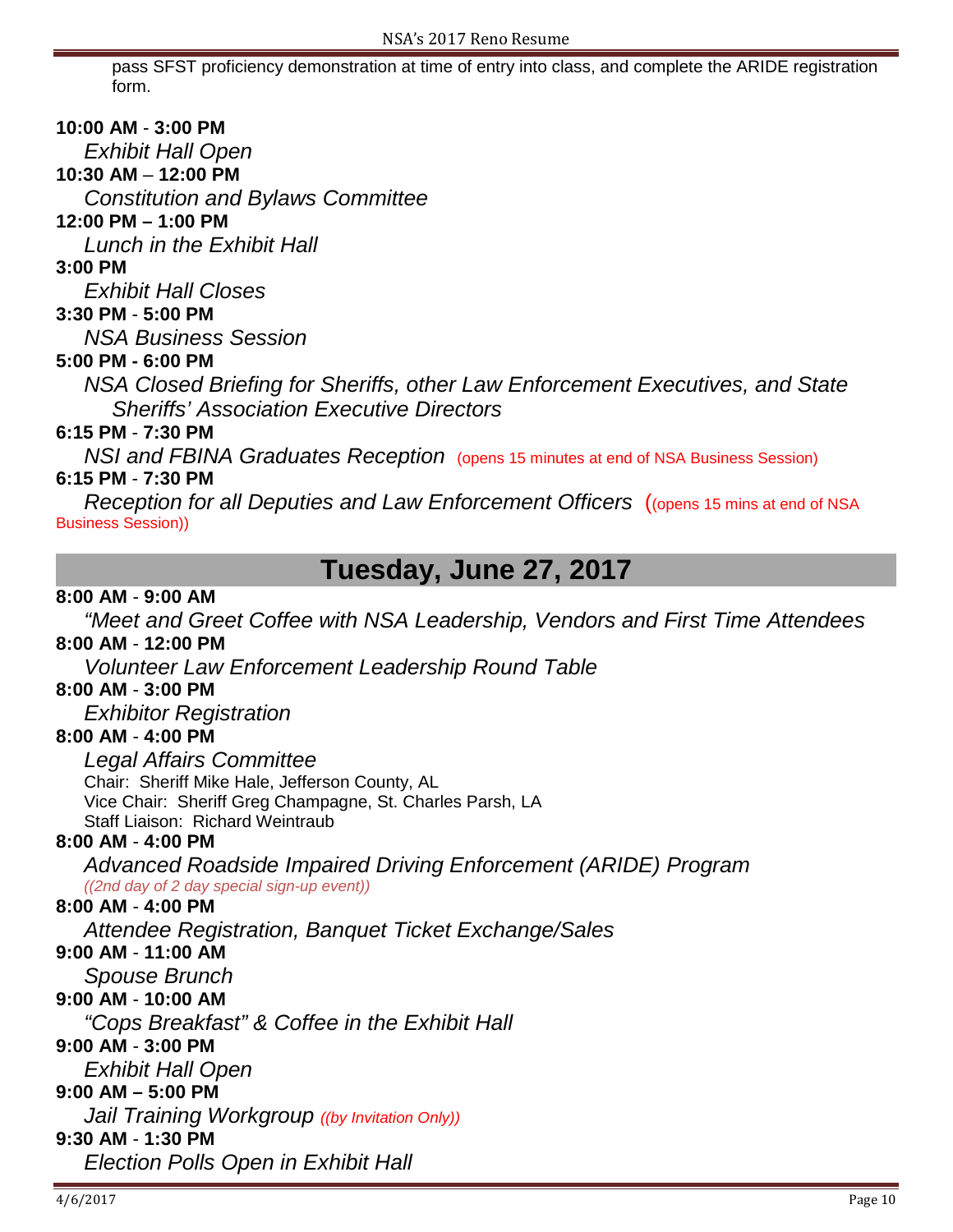### **12:00 PM – 1:00 PM**

*Lunch in the Exhibit Hall* **3:00 PM** - **11:59 PM**

*Exhibitor Move Out*

# **3:00 PM - 4:00 PM**

*NSA Past Presidents Committee*

# **4:00 PM** - **5:00 PM**

*NSA Executive Committee, Board of Directors and Past Presidents*

# **Wednesday, June 28, 2017**

### **8:00 AM** - **3:00 PM**

*Attendee Registration, Banquet Ticket Exchange/Sales*

### **8:00 AM** - **3:30 PM**

*Justice Federal Credit Union Signature Golf Tournament*

### **9:00 AM** - **11:00 AM**

*Seminar LDSHP 11.1: Helping your Deputies and their Families through Trauma* Description: This session will include a law enforcement administrator, a law enforcement surviving family member and a mental health professional covering topics every law enforcement administrator should be considering concerning their officer's potential responses to trauma and ways to encourage wellness and resiliency among their ranks. This interactive session will encourage audience participation. Speakers: Dianne Bernhard, Executive Director, and Tami McMillan, National Trainer, Concerns of Police

Survivors, Camdenton, MO

# **9:00 AM** - **11:00 AM**

# *Seminar LDSHP 11.2: Star Performer Profiling: Identifying Good Cops Early*

Description: Law enforcement agency leaders recognize the profound implications of effective police performance. Emotional intelligence (EQ-i™) competencies along with Multifactor Measures of Performance (MMP™) can serve as the basis of a cost-effective approach to enhancing leadership, teamwork, and organizational effectiveness in policing. These tools represent the foundation of a Star Performer Profiling process that enhances a police organization's ability to hire, train, and promote high performers.

Speakers: Sheriff Michael Adkinson, Walton County Sheriff's Office, Defuniak Springs, FL; Richard J. Conroy, Assistant Professor, Dallas Baptist University, Dallas, TX; Dr. Timothy Turner, FBI SSA (Ret.), Dean, School of Public Service and Administration, Anderson University, Anderson, SC; John Thompson, Deputy Executive Director, NSA, Alexandria, VA

### **9:00 AM** - **11:00 AM**

# *Seminar LEO 11.1: Combatting Modern-Day Slavery: Best Practices in Human Trafficking Investigations and Prosecutions*

Description: Human trafficking is modern-day slavery existing in nearly every community across the country. What does it look like in your jurisdiction and what are you doing to combat it? In this workshop, panelists will discuss emerging trends in human trafficking, assessing the prevalence in jurisdictions, and implementing a collaborative model to investigate and prosecute human trafficking cases.

Speakers: Captain Chris Marks, Los Angeles County Sheriff's Department, Los Angeles, CA: Jane Anderson, Attorney Advisor, AEquitas: The Prosecutors' Resource on Violence Against Women, Washington, DC; Rafael Bautista, Human Trafficking Survivor, Sacramento, CA

### **9:00 AM** - **11:00 AM**

*Seminar LEO 11.2: A Terrorist Bomber Visits Your County: The First 48 Hours* Description: On September 17, 2016 a bomb was exploded in Seaside Park, NJ just prior to a Semper Fi 5K Charity Run. This seminar will discuss the efforts of the Ocean County Sheriff's Office immediately following the bombing – evacuation, crime scene preservation, investigation responsibilities, community response, media relations, and long term effects on public safety.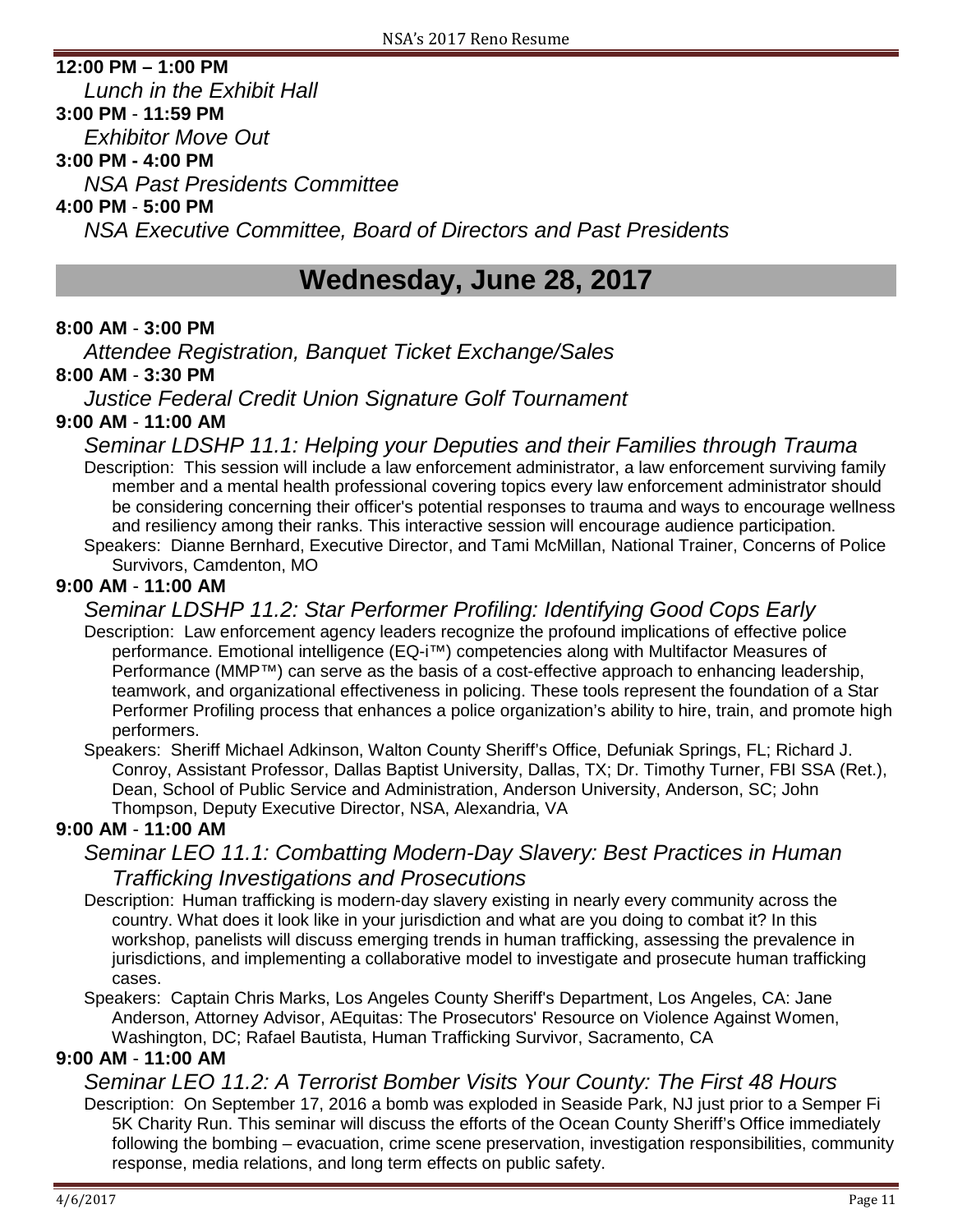Speaker: Sheriff Michael Mastronardy, Ocean County Sheriff's Office, Toms River, NJ

### **11:15 AM** - **12:15 PM**

# *Seminar LEO 12.1: The President's Task Force on 21st Century Policing: Implementation Successes and Challenges*

- Description: As an Advancing 21<sup>st</sup> Century Policing Project site, Hennepin County Sheriff and the Task Force's Principal Consultant will present on the successes and challenges faced when implementing the 21<sup>st</sup> Century Policing recommendations.
- Speakers: Sheriff Rich Stanek, Hennepin County Sheriff's Office, Minneapolis, MN and Sean Smoot, Director and Chief Counsel for the Police Benevolent & Protective Association of Illinois/Principal Consultant, President's Task Force on 21st Century Policing, Chicago, IL

### **11:15 AM** - **12:15 PM**

- *Seminar LEO 12.2: Tactical Response to a Complex-Coordinated Terrorist Attack* Description: Madrid, London, Mumbai, Paris, Nairobi, Brussels, Dhaka are examples of terrorist attacks involving multiple venues, known as a Complex Coordinated Terrorist Attacks. In these attacks, the security forces found themselves reacting & trying to plan a response quickly evolving crisis. This seminar focuses on the prep, training, & coordination to respond to a Complex-Coord Terrorist Attack
- Speaker: Patrick M. Hudgens, Supervisory Special Agent, DHS Homeland Security Investigations Special Response Team, Fairfax, VA

### **11:15 AM** - **12:15 PM**

### *Seminar LEO12.3: Family Violence: Don't Kick the Kid…or the Dog!*

- Description: Investigations of family violence often include the animals within the home. Using pets as a "tool" for investigation in order to build rapport and strengthen the case.
- Speaker: April D. Doherty, Lead Investigator, Animal Abuse Unit, Baltimore County State's Attorney's Office, Baltimore, MD

### **11:15 AM** - **12:15 PM**

### *Seminar TECH 12.1: Law Enforcement Use of Social Media*

Description: A broad overview of how and why law enforcement agencies should be using social media platforms, like Facebook and Twitter.

Speaker: Chelsea Rider, Content Strategist, NSA, Alexandria, VA

### **12:30 PM** - **2:30 PM**

### *Seminar GM/R 13.1: Understanding and Investigating the Jihadi Network in Your Home Town*

- Description: This presentation details the jihadi network in the United States, the doctrine of sharia that drives them and what it says, and how knowing this information is critical to protecting the local community. "This was the most practical and relevant training I have ever had as a police officer." Sergeant, NYPD
- Speakers: John Guandolo, President and Chris Gaubatz, Vice President, UTT (Understanding the Threat), Vienna, VA

### **12:30 PM** - **2:30 PM**

# *Seminar LEO 13.1: How to Turn Around Low-Income Ethnic Neighborhoods through*

### *Partnerships*

Description: The workshop presents a proven 10 step system to bridge police with struggling low-income African-American and Hispanic communities in the US to fight crime. The system created was first applied in the most dangerous community in Las Vegas, achieving 75% reduction in violent crime. Speaker: Christian Schoyen, President/Chairman, Neighborhood Rescue of America, Las Vegas, NV

### **12:30 PM** - **2:30 PM**

# *Seminar TECH 13.1: Drone Cops: Law Enforcement use of Small Unmanned Aircrfat Systems*

Description: With the release of the Federal Aviation Administration's Small Unmanned Aircraft System Rule (14 CFR, Part 107) it has become relatively easy for a law enforcement agency to establish a small unmanned aircrfat system (sUAS) unit. This presentation will provide on overview of the missions that sUAS can accomplish as well as a comprehensive discussuion of how to establish an sUAS Unit. Speaker: Don Roby, Training Program Manager, Airborne Law Enforcement Association (ALEA),